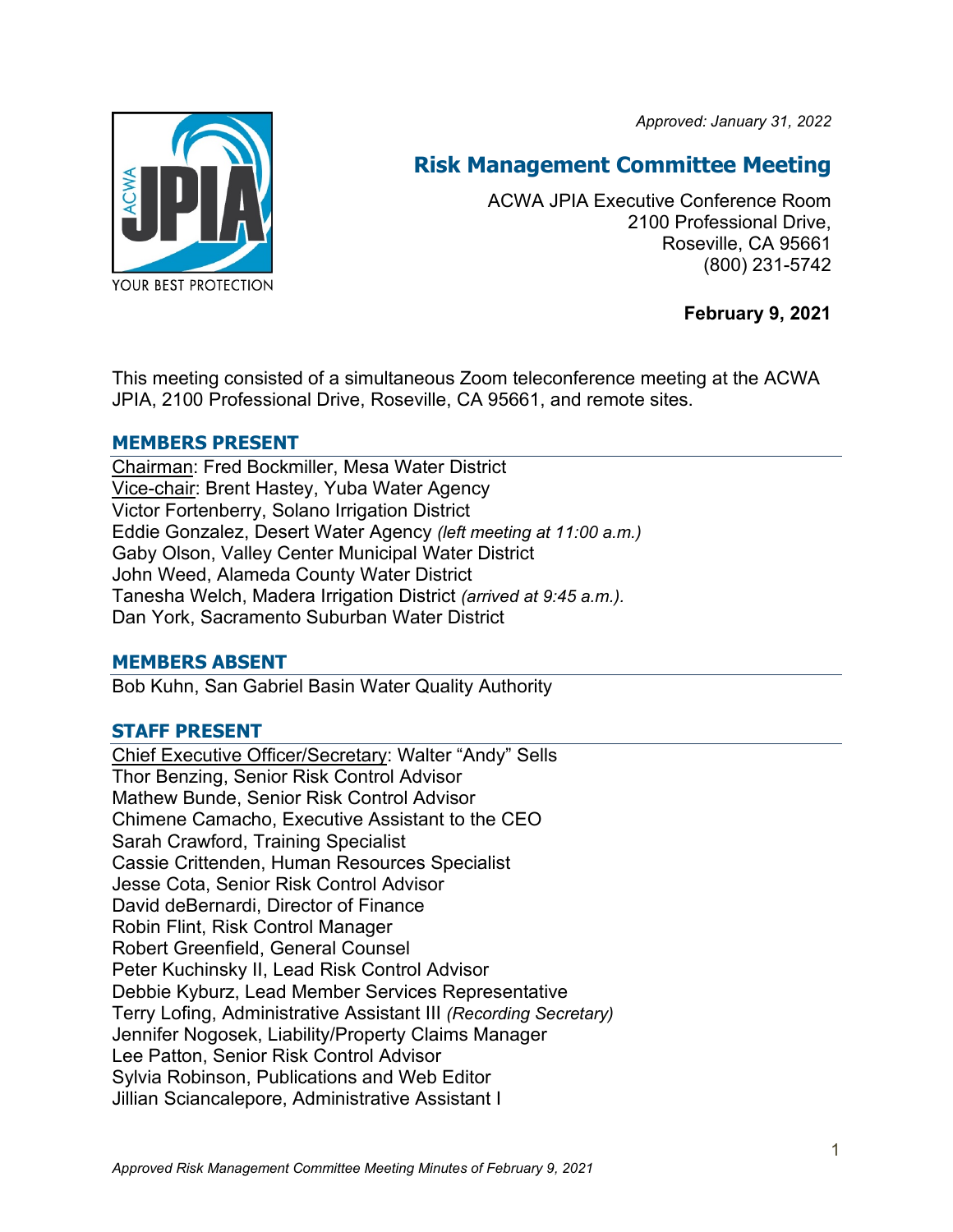Patricia Slaven, Director of Human Resources and Administration Dan Steele, Finance Manager Karen Thesing, Director of Insurance Services Melody Tucker, Workers' Compensation Manager Chuck Wagenseller, Cost Estimator/Risk Control Advisor Nidia Watkins, Member Services Representative II

## **OTHERS IN ATTENDANCE**

Jack Burgett, North Coast County Water District E.G. "Jerry" Gladbach, Santa Clarita Valley Water Agency Thomas A. Cuquet, South Sutter Water District David Drake, Rincon Del Diablo Municipal Water District Tiffany Giammona, ACWA, Senior Director of Operations and Member Engagement Carrie Guarino, Cucamonga Valley Water District, Finance and Audit Committee Chair Melody McDonald, San Bernardino Valley Water Conservation District Randall Reed, Cucamonga Valley Water District J. Bruce Rupp, Humboldt Bay Municipal Water District Pam Tobin, San Juan Water District

## **WELCOME**

Chairman Bockmiller welcomed everyone in attendance.

## **CALL TO ORDER AND ANNOUNCEMENT OF QUORUM**

Chairman Bockmiller called the meeting to order at 9:32 a.m. Chairman Bockmiller announced that there was a quorum.

#### **ANNOUNCEMENT RECORDING OF MEETING**

Chairman Bockmiller announced the meeting would be recorded to assist in the preparation of minutes. Recordings are kept for 30 days following the meeting, as mandated by the California Brown Act.

#### **PLEDGE OF ALLEGIANCE**

Chairman Bockmiller asked all to join him in the pledge of allegiance.

#### **PUBLIC COMMENT**

There was no public comment.

#### **INTRODUCTIONS**

Chairman Bockmiller introduced the new members of the Risk Management Committee Eddie Gonzalez, Desert Water Agency, and John Weed, Alameda County Water District.

#### **ADDITIONS TO OR DELETIONS FROM THE AGENDA**

Chairman Bockmiller asked for any additions to or deletions from the agenda. Staff had none.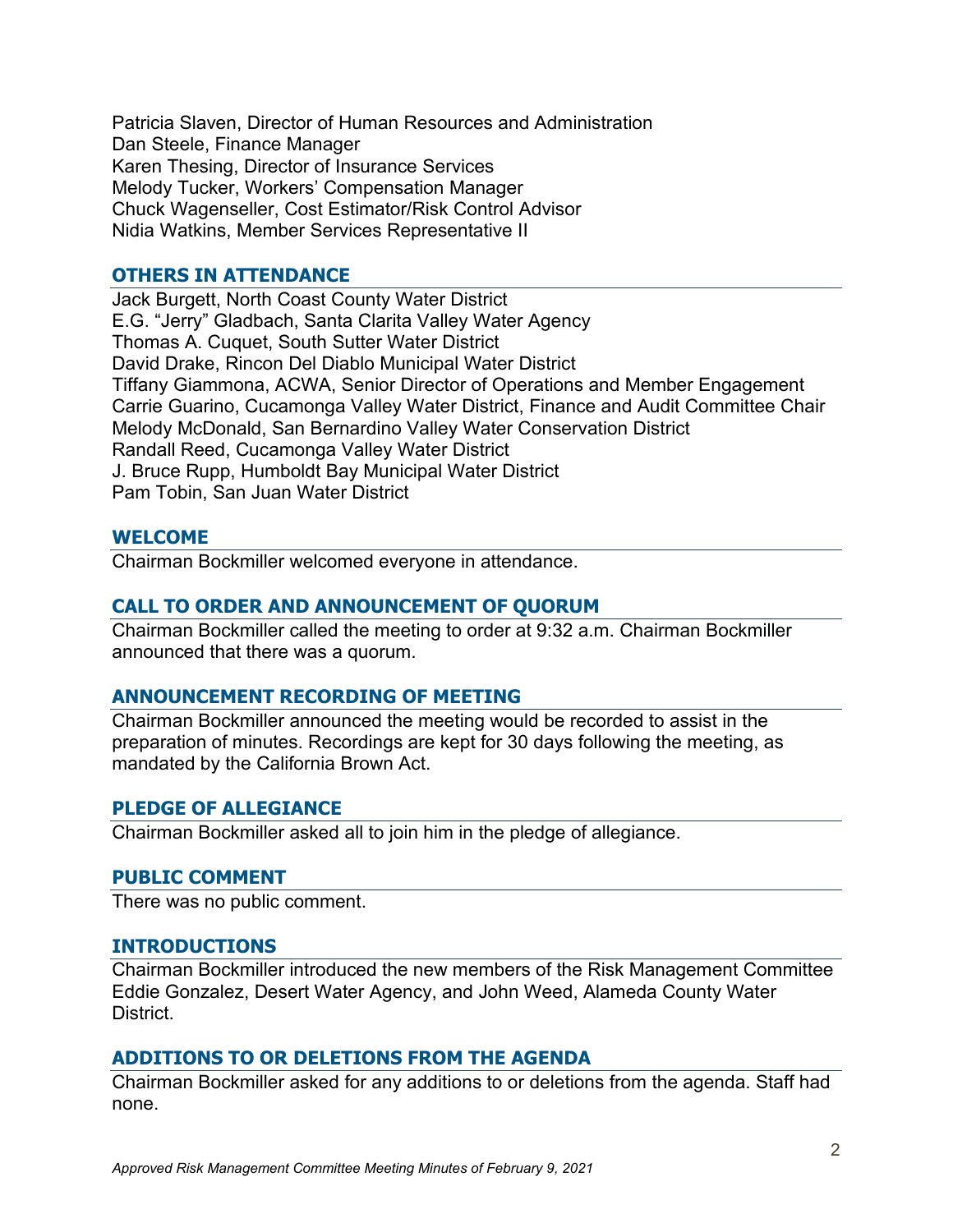## **CONSENT AGENDA**

Chairman Bockmiller called for approval of the minutes of the March 20, 2019 meeting:

M/S/C (Hastey/Olson) (Bockmiller-Yes; Fortenberry-Yes; Gonzalez-Yes; Hastey-Yes; Olson-Yes; Weed-Yes; York-Yes): That the Risk Management Committee approve the minutes of March 20, 2019.

## **REPORT ON MEETINGS ATTENDED ON BEHALF OF THE JPIA**

None reported.

# **RISK CONTROL DEPARTMENT UPDATE**

Review the Commitment to Excellence – Wildfire Loss Reduction Focus

Ms. Flint stated that wildfire prevention was added to the Commitment to Excellence (C2E) Program as a new loss reduction focus area. Wildfire prevention includes best practices for planning and coordination, staff training, facility protection and readiness, and response and recovery. Resource links were highlighted. Many of these resources are at no charge to our members. During the coming year, the Risk Management staff will continue to add more resources and best practices documents to our C2E webpage.

The Risk Management Committee asked about adding a pandemic response to the C2E. Ms. Flint shared possible new resources on pandemic preparedness may be considered for the Risk Control Manual and resources for C2E wildfire prevention.

#### Risk Control Manual

Ms. Flint reviewed the Risk Control Manual (Manual) on the JPIA's website. She reported that the Manual was recently updated. These resources are referenced during risk assessment visits, consultation visits, and risk assessment reports. Every six months, these resources will be reviewed, and new resources will be added or revised.

#### 2020/2021 Risk Assessment Focus Areas

In 2019, Risk Control staff recognized the need for a more uniform focus for our annual risk assessment visits with members. Risk Control staff focus is assisting members with the continuous improvement of their safety programs in addition to regulatory compliance.

Due to the pandemic, the Risk Management staff is conducting virtual risk assessment visits. To supplement the virtual visits, staff identified risk assessment focus areas to assist members with maintaining effective safety programs. The following focus areas were developed: *Reviewing the JPIA's Commitment to Excellence Program*, *Professional Development Program*, and the *Risk Control Manual*.

A comment was made by one Risk Management Committee member that their agency appreciates that the Professional Development Program classes were moved online. Having the classes available online makes it more accessible for their employees.

#### Overview of the Risk Assessment Process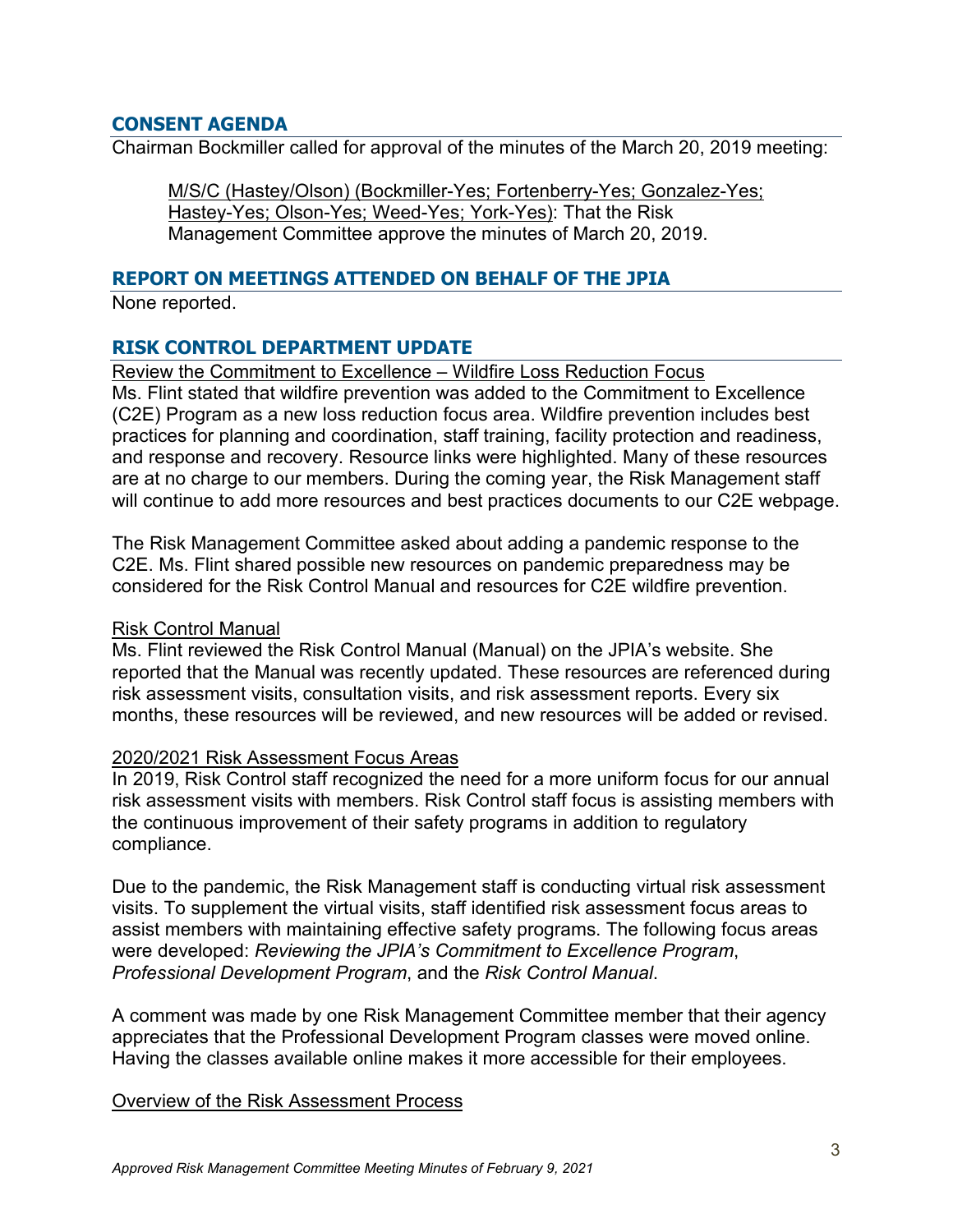Ms. Flint highlighted the pre-risk assessment visit, what is covered during the risk assessment visit, and post-risk assessment visit. Each member is visited annually. The JPIA continues to support each member during the year with service plans, consultation visits, attend exercises at agencies, and regional safety meetings.

Mr. Kuchinsky, Lead Risk Control Advisor, provided an overview of the Risk Assessment process held with Rancho California Water District.

On November 9, 2020, the District had a fatality incident when a contractor fell from a tank. The JPIA was notified. The District's legal counsel investigated in case a claim was filed. The District reviewed their construction inspector procedures, risk transfer language, and reviewed their engineering controls in the contractor process.

The District shared their five-year capital improvement project which includes a review of their contractor safety program. The District is considering installing stairs and fixed guard rails on their tanks. The JPIA's risk advisor will continue to support this member with their risk management and safety programs.

## **LOSS REPORTS**

Review Claims Analysis for Liability, Property, and Workers' Compensation Programs Mr. Sells discussed the loss reports for the Liability, Property, and Workers' Compensation Programs.

#### Liability Program

The graph for the Liability Program Reported Losses per \$1 Million of Payroll was reviewed.

The graph for Occurrences per \$1 Million of Payroll was also reviewed. There has been a lot of growth in the Liability Program. This graph shows that claims are very stable.

#### Property Program

Reported Losses per \$100 Million of Insured Values graph was reviewed. The Occurrences per \$100 Million of Insured Values graph was reviewed. This graph shows a large claim in 2018/19 for the wildfires in Paradise, CA.

#### Workers' Compensation Program

The graph for Reported Losses per \$1 Million of Payroll was reviewed. The Workers' Compensation Program is very stable. The graph for Claims per \$100 Million of Payrolls was reviewed showing the Program is very stable. Claims continue to go down even though new members were added.

## **ADMINISTRATION/TRAINING**

#### Training Update

Ms. Slaven referred to the training graphs in the packet. Since the pandemic, instructor-led training dropped off. Currently, the JPIA is not doing any instructorled training. Course materials are being converted to virtual offerings where